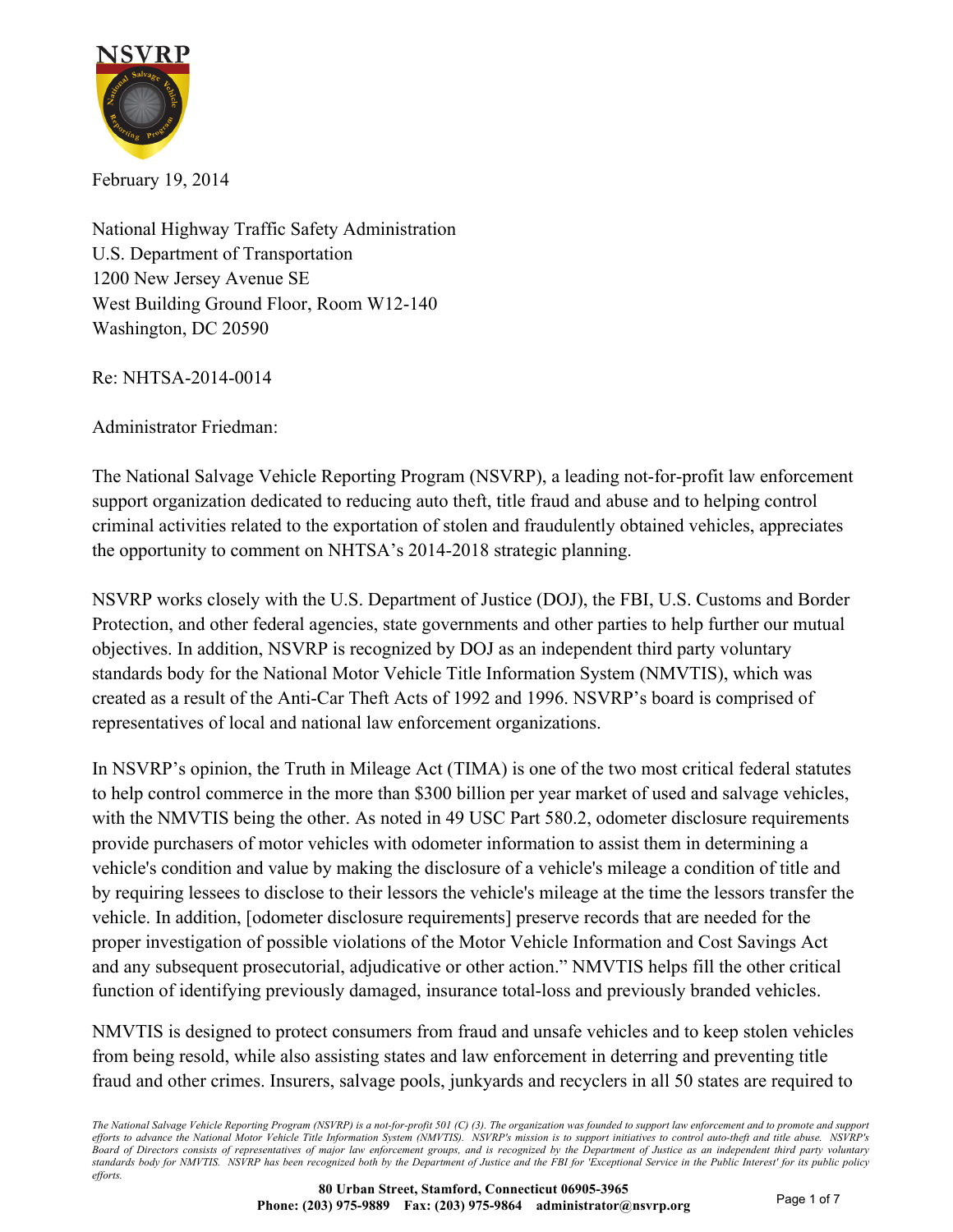

directly report all total loss vehicles they handle into NMVTIS. This information is combined with data reported from 42 states (remaining states and District of Columbia expected to participate soon) to create a repository that is then used by states and consumers to ensure that junk or salvage vehicles are not later re-sold, and ensures that the VINs from destroyed vehicles can never be used for a stolen vehicle.

TIMA also provides critical consumer protections but, unlike NMVTIS, it is coupled with even greater investigative authority and criminal penalties for violations of the Act. In addition to protecting consumers from the under-reporting or misreporting of mileage when vehicles are sold or ownership is transferred, TIMA includes a proscription on the seller to provide a written disclosure in addition to mileage, namely a declaration by the seller as to the identity of the seller and of the buyer, and the date of the transfer. As NSVRP noted in a letter sent to David Strickland on this issue in May of 2011 [\(included\),](#page-4-0) making this failure to disclose by way of not declaring the transfer of ownership on the vehicle a federal violation is an extremely important tool in identifying, investigating and prosecuting title skipping and other exploitations of commerce in used and salvage vehicles that can support subsequent resale fraud upon the public.

In fulfilling its mission, NSVRP routinely monitors the sale of used and salvage vehicles, tracking vehicles that are inappropriately and sometimes illegally offered for sale with unbranded or 'clean' titles, vehicles whose titles are 'skipped' when owners take possession through purchase and fail to retitle the vehicles in their name, when sellers avoid required reporting, or when titles are cleared of their prior branded status by 'title washing' through forgery or abuse of state loopholes that often involve interstate transfers.

In our monitoring of hundreds of thousands of vehicles damaged in Hurricane Sandy and in the late summer/early fall 2013 Colorado floods, among others, NSVRP has found that transparency in title transfers is essential to protecting the public from vehicle-related fraud. Our monitoring reveals that fraud is likely to occur when total loss vehicles do not get classified as salvage by insurers and other sellers or are not appropriately branded, and are not properly and swiftly reported into the appropriate state and federal databases by those entities such as auto auctions that are handling the vehicles prior to their being offered for resale. Some unscrupulous buyers are taking advantage of an undocumented damage status to then offer these cars for resale to an unsuspecting public.

In some cases this involves title skipping, where the seller – which may be a major insurance company but also can include Internet focused 'junk-my-car' solicitation companies, tow-toacquire companies, charity organizations and other companies that buy used and salvage vehicles from the public for resale – hides its part in the chain of ownership of the total loss vehicle.

NHTSA recognizes this problem and the critical role that TIMA can play in barring this behavior. Following Hurricane Sandy, NHTSA's Office of General Council quite properly issued a warning to the top insurance companies that such title skipping activity is a violation of the Federal Odometer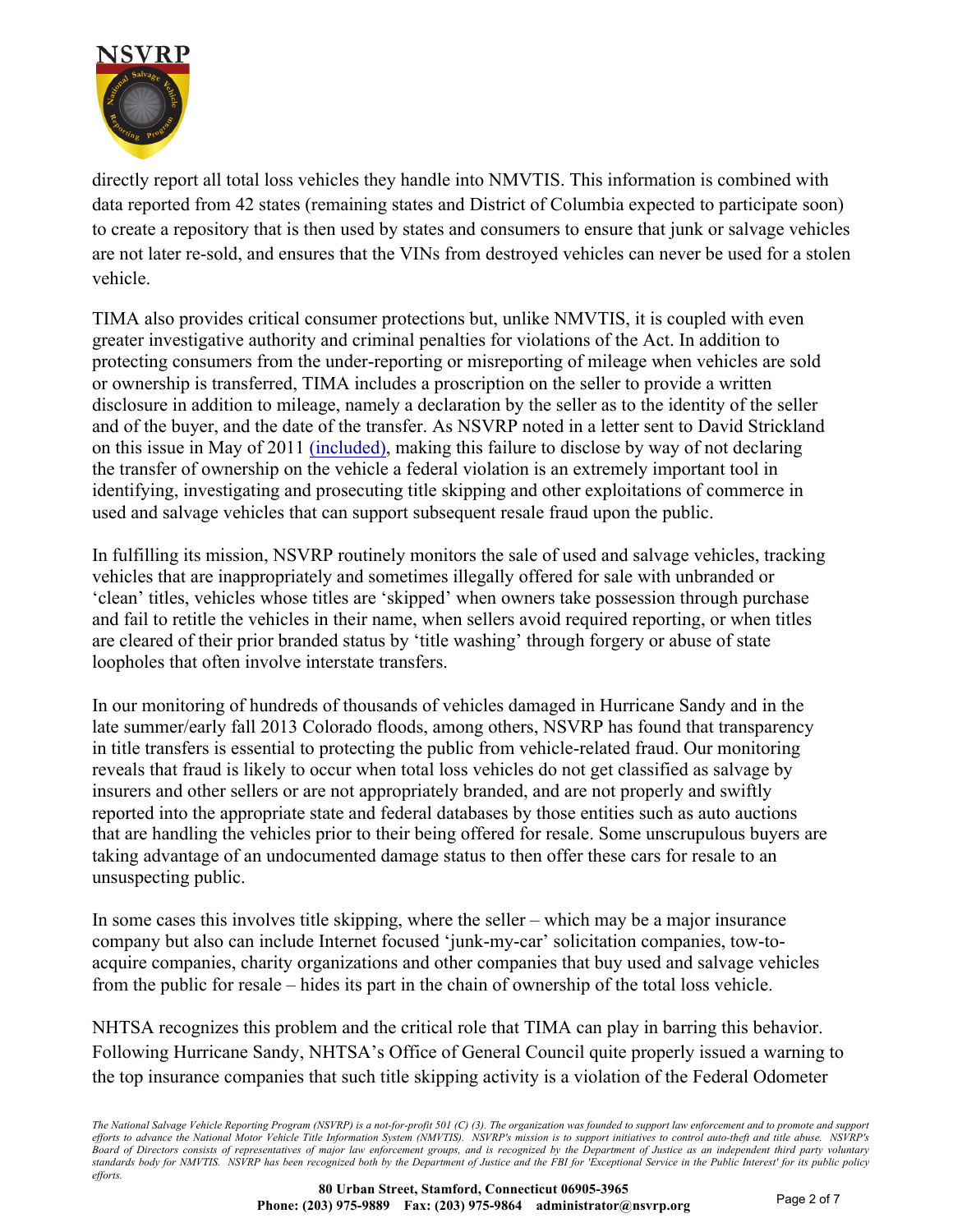

Act. Those letters were sent to insurers on December 20, 2012, and were publicly posted by NHTSA on February 7, 2013. An example of just the sort of title skipping NHTSA's letter to insurers referenced was identified in an ABC "Nightline"/"The Lookout" expose entitled 'Flood Cars', where a major salvage auction chain resold a Hurricane Sandy total loss for an insurer without that insurer having transferred the title into their name, and it was resold with the vehicle still recorded as being in the name of the prior insured. Upon further investigation, that insurer admitted to ABC that it had many other such Hurricane Sandy title skip examples in its records, and vowed to contact the unknowing consumers who purchased these salt-water damaged clean title vehicles to rectify the situation. Our investigations point to a broad problem of such title transfer abuse involving many players involved in the disposal and resale of these flood loss vehicles.

Adding to the challenge of transparency in vehicle transfers is the fact that, in today's environment, a significant number of large-scale vehicle transactions take place over the Internet. Many of these sales involve repeat bulk resellers such as auction houses, insurers, fleets and brokers, and it is becoming apparent that in many cases the transactions are not well regulated or transparently reported. Others are transacted over exchanges such as EBay Motors and Craigslist. Many such transactions involve purchases where the reseller then engages in fraudulent practices up to and including theft and VIN swaps to hide the identity of the stolen vehicle. As part of these acts a violation of TIMA also takes place.

The unique requirements of the Odometer Act for reporting, and the compliance and enforcement powers provided to NHTSA under the Act are well suited to coordinate with the efforts of other agencies and to help all to apply stronger controls on the marketplace to protect consumers and reduce fraud and auto theft. Transparency is also a vital tool in reducing the ability of criminal groups to paper over illegal sales transactions to the public and to help cut a source of funding to criminal groups and terror organizations, an issue which NSVRP can address with NHTSA in a less public forum.

When NSVRP transmitted its May 2011 letter to Administrator Strickland, the average age of a vehicle on the road in the U.S. was 11.1 years. In 2013, the average age increased to 11.4 years of age, and the upward trend is expected to continue. Unfortunately, with the Odometer Act's exemption of reporting on vehicles ten years of age and older, the majority of vehicles on the road today are not covered by the Act's protections, and the Act's proscription for transparency in the vehicle transfer process is not in place as an investigative and prosecutorial tool.

NSVRP's monitoring of Hurricane Sandy vehicles supports this assertion. In reviewing several hundred thousand Sandy transactions, it is clear that many of the vehicles that were sold at salvage auction, and that are likely to have been resold or exported as clean title vehicles despite significant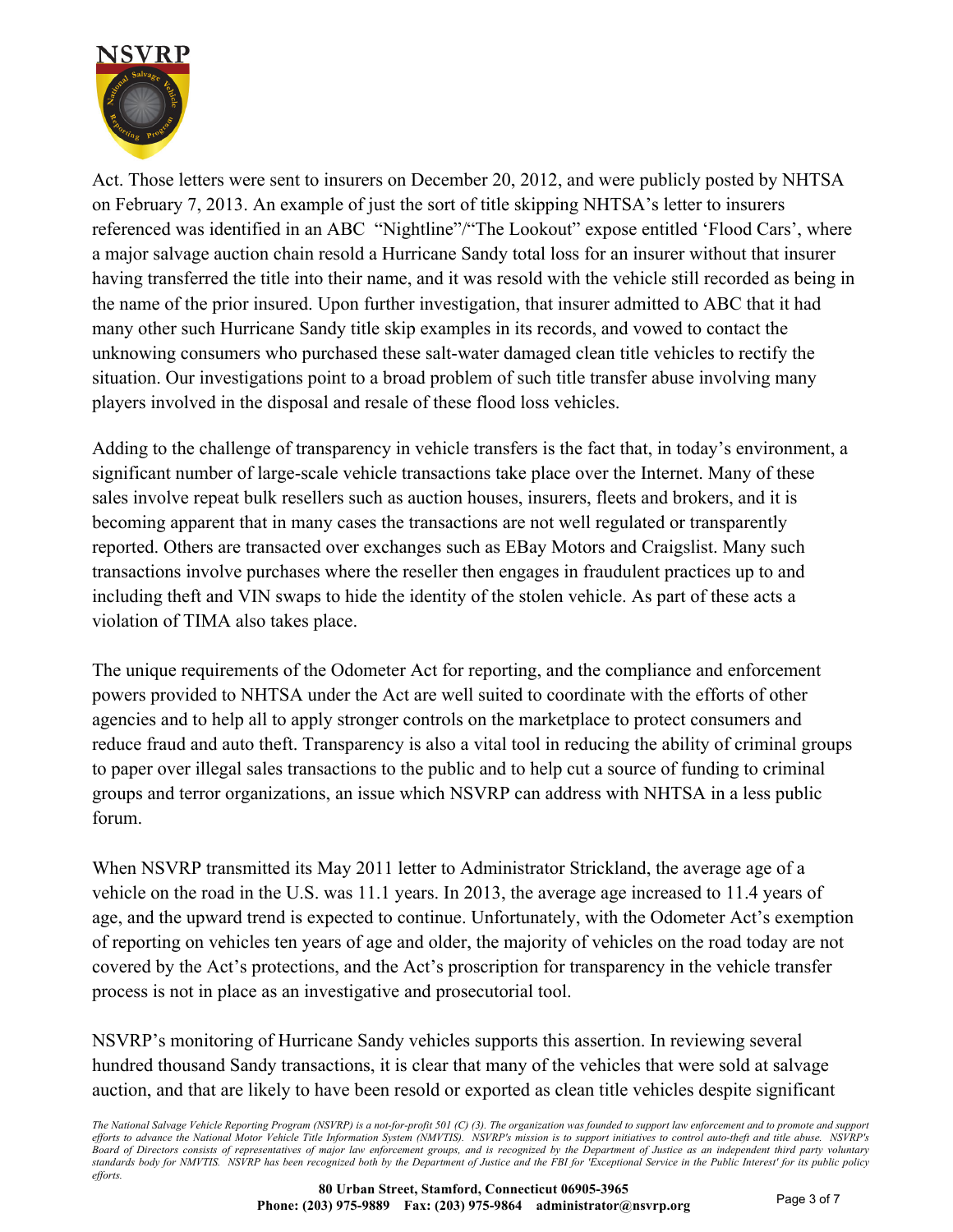

salt-water damage, were vehicles ten years of age or older.

The Odometer Act's exemption of vehicles ten years of age and older was put into place in 1988, a time when vehicles were much less durable and the average vehicle on the road was less than seven years old. Cars today last much longer and, due to economic and other factors, they are staying on the road and in service for much longer. Furthermore, digital odometers that have been tampered with are even harder to detect than traditional mechanical odometers.

The value of the odometer declaration is in its protection to the second and subsequent purchasers of a vehicle. Therefore, TIMA is not a factor in consumer protection until the first secondary sale, which is likely to be several years into the vehicle's life. The current exemption means that vital Odometer Act protections may be in place for a very short span, from the time the vehicle is first sold as a used car until the vehicle reaches ten years of age. With the average age of vehicles on the road today reaching 11.4 years and only expected to rise, most current secondary sales and those in the foreseeable future are not being protected.

NSVRP recognizes that TIMA is uniquely situated as a tool to help regulate the marketplace – electronic and traditional – for the resale of vehicles and to help protect the public by providing tools to help ensure that suppliers and purchasers of vehicles in the used and salvage marketplace report completely and operate transparently. NSVRP urges NHTSA to consider delivering the force of TIMA to all vehicle transactions, not just those involving vehicles nine years of age and newer. There are other compelling reasons for restoring the rule to its original scope of coverage of 0-24 year models. We would be willing to provide further documentation and other materials to your agency to support the basis for our recommendations.

Submitted respectfully on behalf of the NSVRP Board,

Howard Nusbaum Administrator National Salvage Vehicle Reporting Program (NSVRP)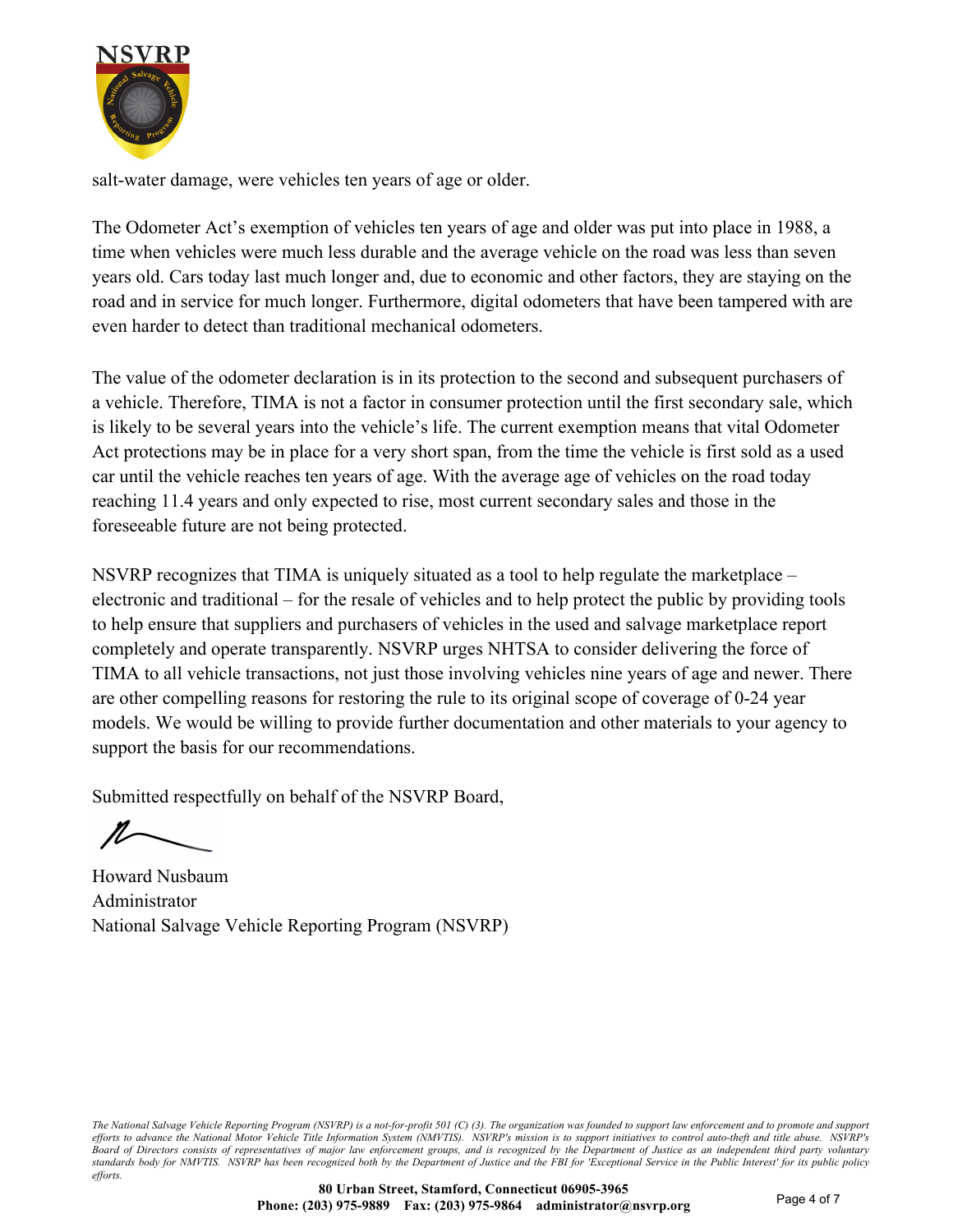<span id="page-4-0"></span>May 13, 2011

David Strickland, Administrator National Highway Traffic Safety Administration 1200 New Jersey Ave, SE Washington, DC 20590

Dear Administrator Strickland:

The Federal Odometer Act (Federal Motor Vehicle Information and Cost Savings Act), has been primarily viewed as a protection to consumers on the improper reporting of prior mileage for purposes of resale. While it does serve that purpose, its value has been limited through a combination of limited support for enforcement with a staff of one supervisor and two (of four) positions filled nationally as of last year. NSVRP does understand that an effort is being made to fill the two vacant slots, and we wish to make sure that this increase to fill the two vacant positions is successfully taking place.

More importantly, the number of investigations and the progression of any investigation is also impacted by these limited resources, in that complaints are usually filed by an individual consumer or by a state after investigating a consumer complaint, and then slowly researched to a threshold of occurrences in order to then take action against an individual seller. Again, the focus is on under-reporting of mileage in a given transaction. Presently just two investigators handle complaints for the whole country.

On the other hand, the powers of investigation provided to NHTSA under the Act are quite significant stronger than the authority under NMVTIS, and enforcement authority is also quite significant. The Act also prescribes obligations for record keeping that are quite important. In addition, the Act allows for impoundment, and the civil penalties, while monetarily capped more importantly include in the statute and rules for criminal **penalties** for violation of the Act. In contrast, NMVTIS supports higher *civil* penalties, but has a much weaker investigative authority and a more limited range of penalties for the violation of the Anti-Car Theft Act.

The key issue is that the Federal Motor Vehicle Information and Cost Savings Act (FMVICSA) commonly referred to as the Federal Odometer statutes, while commonly understood as protecting consumers against the under-reporting or misreporting of mileage when vehicles are sold or ownership is transferred, actually is also a proscription on the **seller** to require them to disclose the mileage at the time of transfer. The greatest form of violation is not under-reporting of mileage through fraudulent disclosure of a fictitious (lower) mileage, but is the failure to disclose the transaction at all and thereby not to disclose any mileage. The failure to document and disclose, and the failure to fill out disclosure declarations of mileage (whether correctly stated or incorrectly reported) is carefully noted in the rules as a violation under the Act.

It is exactly this failure to disclose by way of not declaring the transfer of ownership of the vehicle, coupled with the strong investigative and criminal penalties for the Act that is most important. Furthermore, the rules clearly provide for coordination with the AG in enforcement of the Act. Based upon these points NSVRP strongly urges the NHTSA Administrator to set a policy that the Office of Odometer Fraud Investigations be directed to coordinate its efforts with the Bureau of Justice Assistance which is the responsible agency for NMVTIS enforcement. This coordination is important because NMVTIS is able to identify large scale systemic violators who resell and transfer of ownerships of vehicles on a large scale without reporting the transfer paperwork in any fashion, where there are entities engaging in title skipping, curbside sales, and blatant criminal cloning and VIN swapping. Since these activities also result in direct violations of the Federal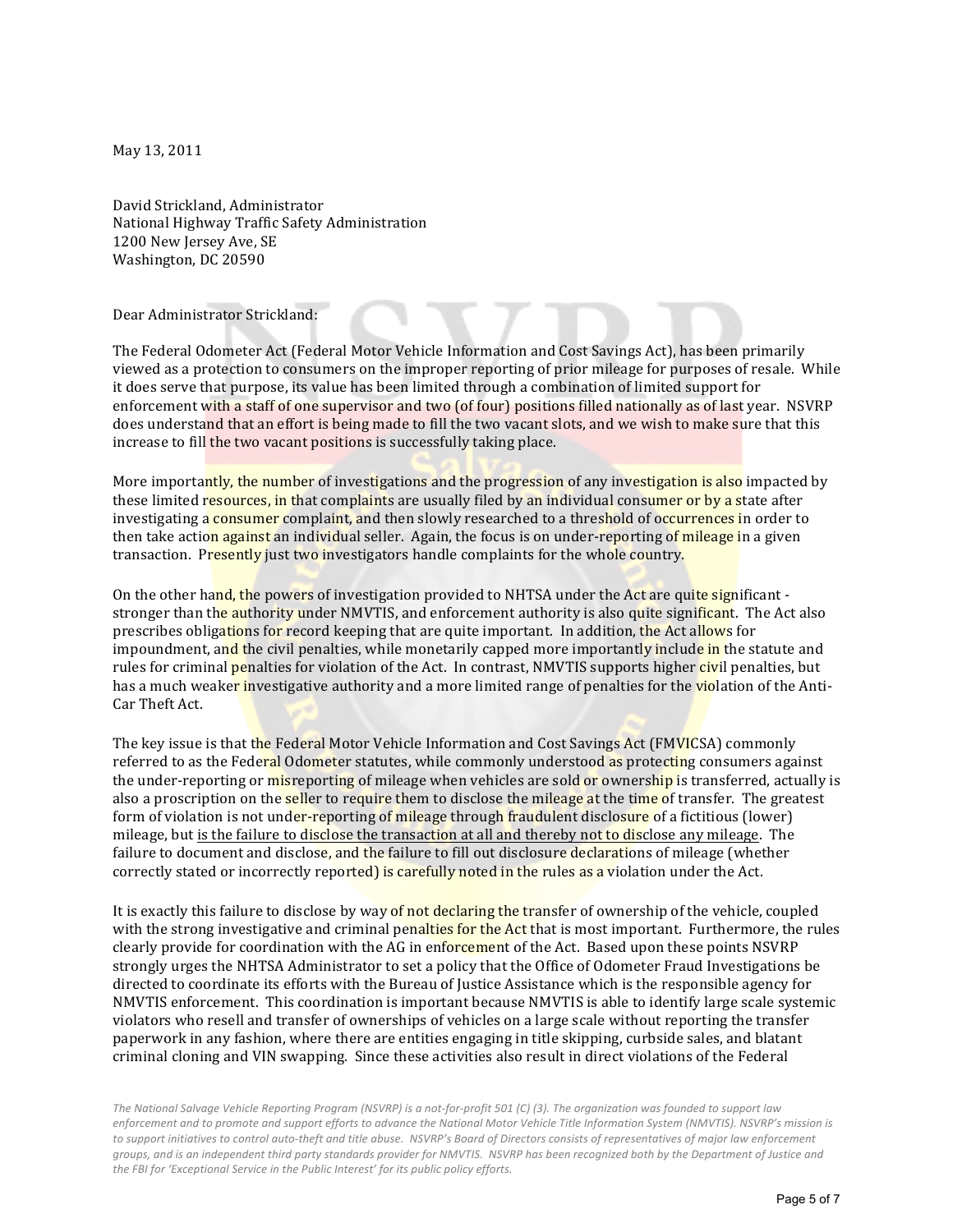Odometer statutes, the coordination of efforts between both agencies will both simplify discovery of major violations, and improve compliance and enforcement on a large scale at very low cost to either agency.

In today's environment large scale vehicle transactions take place over the Internet. Many of these sales involve either repeat bulk resellers such as auction houses, insurers, fleets and brokers, and it is becoming apparent that in many cases the transactions are not either well regulated or transparently reported. Others are transacted over exchanges such as EBay Motors and Craig's List. Many such transactions involve purchases where the reseller then engages in fraudulent practices up to and including theft and VIN swaps to hide the identity of the stolen vehicles. As part of these acts a violation of the Federal Odometer Act also takes place. The unique requirements of the Odometer Act for reporting, and the compliance and enforcement powers provided to NHTSA under the act are well suited to coordinate with the efforts of other agencies and help all of us to apply stronger controls on the marketplace to protect consumers and reduce fraud and auto theft. It will also help to reduce the ability of criminal groups to paper over illegal sales transactions to the public and help cut of a source of funding to criminal groups and terror organizations.

NSVRP has documentation available, which it has been sharing with both BJA and the Office of Odometer enforcement on examples of apparent large scale title skipping by insurance companies, auctions and other entities resulting in potentially many thousands of violation of the FMVICSA Act along with coordinating violations of the Anti-Car Theft Act (NMVTIS), and where the behavior as described by those entities have also been determined by the relevant state authorities to be apparent violations of state law.

In addition, as **another** example, the State of California recently indicted a broker for more than 1200 violations of sham transactions that included forged paperwork, undisclosed previous total loss damage and fraudulent and **unreported mileage.** These violations also were coupled with the failure to report into NMVTIS, and again represent a corresponding violation of the Odometer statutes.

NSVRP believes that when there has been a violation of the NMVTIS rules on the reporting of a vehicle, there very often will be a corresponding violation of the Federal Odometer Act. NSVRP also is convinced that the investigative, compliance and enforcement of these two acts support each other, and in fact the department in DOJ that is responsible for prosecution for both Acts is the same department, making the coordination even easier to justify and manage.

An additional consequence of the current Internet based resale of used and salvage vehicles on a mass scale, is that suspicious and fraudulent transactions by individual entities can be flagged with relative ease, and that as a result agencies when working together can then more easily build cases for large scale violations. While the Internet presents additional difficulties for state jurisdictions to enforce actions against these national and international players, NHTSA, DOJ and other federal parties do not have the same impediments to overcome. NSVRP believes that the Federal Odometer Act is uniquely suited as a tool to help regulate the modern electronic market place for the resale of vehicles and to help protect the public by forcing the entities that either operate the large scale electronic market places, or the major suppliers of vehicles to those market places to report completely and to operate transparently. This will also allow for a very cost efficient way to funnel excellent leads to a limited NHTSA Odometer Enforcement staff to be highly effective at developing and closing out compliance actions.

Lastly, as presently interpreted, the requirement for odometer reporting is limited to vehicles less that 10 years old. NSVRP understands that this limitation was not set at 9 years as part of the original act, but was reduced to 0-9 years in a subsequent update made through regulation rather than by a change in underlying statute. Presently, the average age of a vehicle on the road is more that 9 years, and is still rising. It is not in the interest of the consumer to have 50% of the cars, and a majority of used cars to be exempted from the disclosure protections of the act.